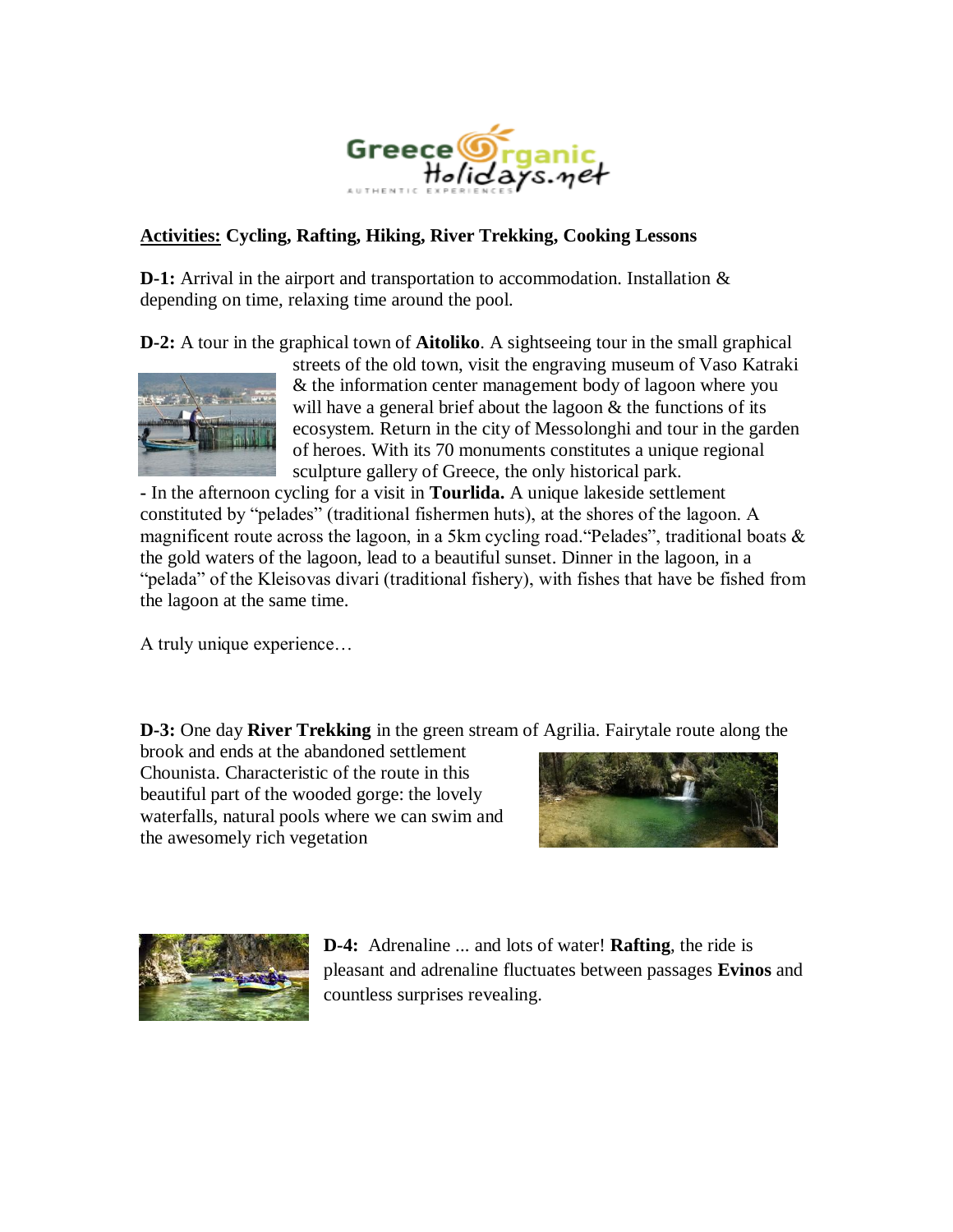**D-5:** After breakfast, transportation to the feet of mountain Varasova. The access to the top is easier from the west side of the mountain and the course lasts 2,5 hours. There you can enjoy the spectacular view and the existence of many interesting caves.



In the evening cooking lessons with local organic products and dinner with the cooked foods.You'll explore with Greek chefs culinary experiences and tastes, initiate you into the secrets of authentic and unique culinary delights & the fascinating world of cookery. Visitors participating in cooking classes will have the chance to discover recipes that provoke the senses and satisfy even the most demanding palates

**D-6:** It's a day with free time and program so you can relax in our facilities(ping pong,



basket, archery, mountain bike) or you can take your bike and heat to Messolonghi where you can take you walk and do your shopping. In the night a farewell B.B.Q and Greek music.

**D-7:** Departure for the airport.

| <b>Description</b>                   | <b>Prices</b>      | (Euro/person)     |           |  |  |
|--------------------------------------|--------------------|-------------------|-----------|--|--|
|                                      | Two<br><b>beds</b> | <b>Three beds</b> | Four beds |  |  |
| <b>Accommodation in Bungalows</b>    | room               | room              | room      |  |  |
| I) Transportations with your own     |                    |                   |           |  |  |
| vehicle                              | 383                | 340               | 315       |  |  |
| II) Transportation with our vehicle. |                    |                   |           |  |  |
| Includes all transportations (Pickup |                    |                   |           |  |  |
| from -transportation to airport)     | 566                | 524               | 499       |  |  |